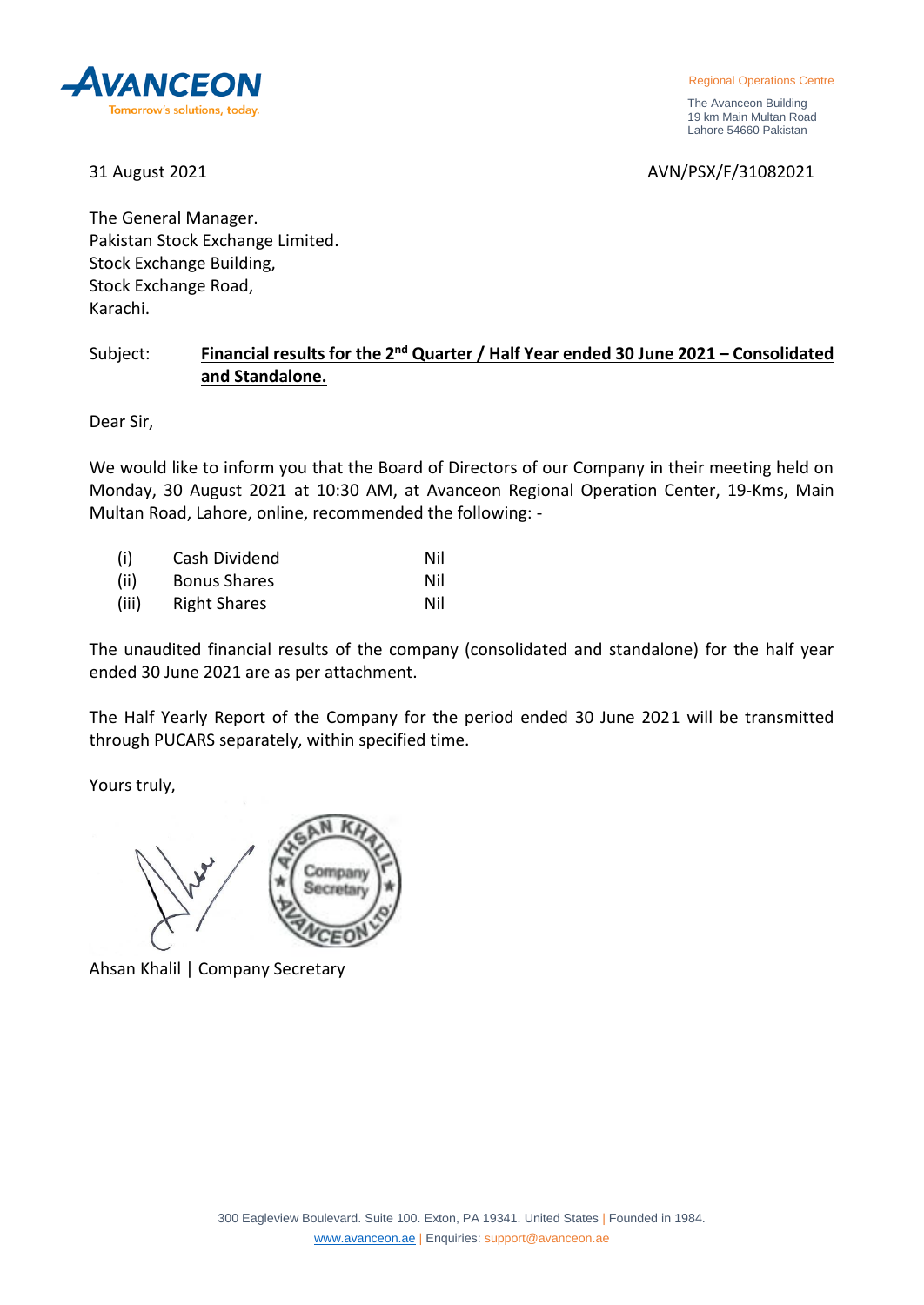## **AVANCEON LIMITED STATEMENT OF PROFIT OR LOSS (UN-AUDITED) FOR THE HALF YEAR ENDED JUNE 30, 2021**

|                                     |               | Half year ended  |               | Quarter ended    |  |
|-------------------------------------|---------------|------------------|---------------|------------------|--|
|                                     | June 30, 2021 | June 30, 2020    | June 30, 2021 | June 30, 2020    |  |
|                                     |               | (Rupees in '000) |               | (Rupees in '000) |  |
| Revenue                             | 792,748       | 506,949          | 407,644       | 224,801          |  |
| Cost of sales                       | (511, 626)    | (315, 759)       | (276, 735)    | (143, 465)       |  |
| Gross Profit / (Loss)               | 281,122       | 191,189          | 130,908       | 81,335           |  |
| Administrative and selling expenses | (136, 646)    | (105, 289)       | (95,057)      | (69, 465)        |  |
| Other operating expenses            | (56, 150)     | (2,065)          | (101, 476)    | (1, 142)         |  |
| Other operating income              | 470,691       | 284,794          | 328,815       | 60,045           |  |
|                                     | 277,895       | 177,440          | 132,283       | (10, 561)        |  |
| Profit / (Loss) from operations     | 559,017       | 368,629          | 263,191       | 70,774           |  |
| Finance costs                       | (20, 858)     | (27, 628)        | (13, 369)     | (14, 304)        |  |
| Proft / (Loss) before tax           | 538,159       | 341,001          | 249,822       | 56,470           |  |
| Taxation benefit / (expense)        | (66, 806)     | 7,438            | (57, 990)     | 9,584            |  |
| Profit / (Loss) for the period      | 471,353       | 348,439          | 191,832       | 66,054           |  |
| <b>Combined earnings per share</b>  |               |                  |               |                  |  |
|                                     |               | Restated         |               | <b>Restated</b>  |  |
| <b>Basic</b>                        | 1.85          | 1.37             | 0.75          | 0.26             |  |

**Diluted** 1.83 1.34 0.74 0.25

**Chief Executive Chief Financial Officer Director**